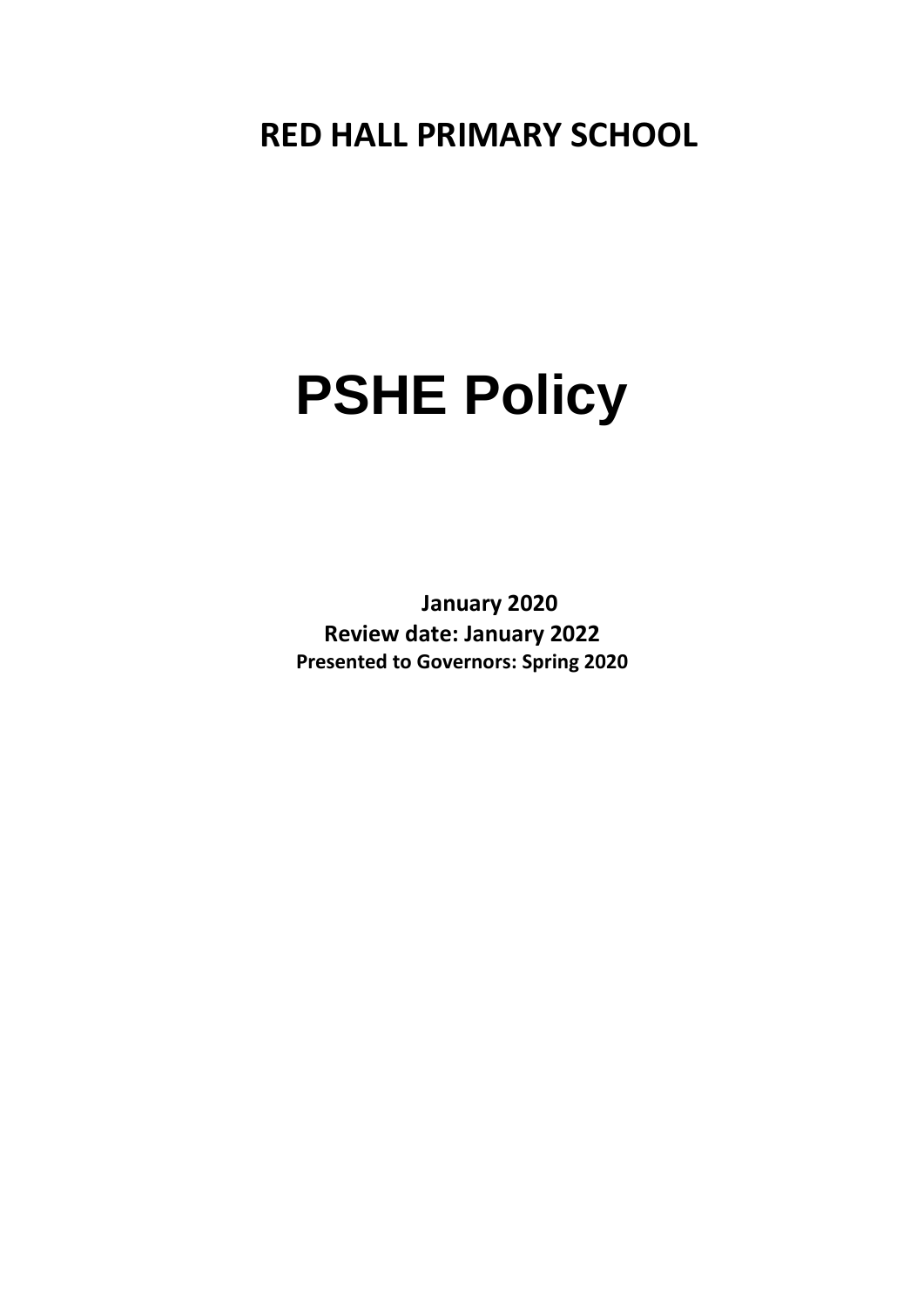#### **Introduction**

Personal, social and health education help to give pupils the knowledge, skills and understanding they need to live confident, healthy, independent lives and to become informed, active, responsible citizens. At Red Hall Primary School we feel that it is our responsibility to promote the personal and social development of all our pupils. We will do this through the teaching of PSHE.

At Red Hall Primary School every child is valued and encouraged to achieve their full potential. Every member of our school community is encouraged to respect and value each other. Our school is committed to serving its community. We recognise the multicultural, multi faith and ever-changing nature of the United Kingdom. At our school we embrace the British Values of:

- Democracy
- The rule of law
- Individual liberty
- Mutual respect and tolerance of those of different faiths and beliefs.

#### **Aims:**

- To understand and respect our common humanity, diversity and differences so that they can go on to form effective, fulfilling relationships.
- To promote healthy attitudes towards life both physically and emotionally.
- To provide knowledge to help children understand their own and others' rights in the wider world.
- To provide children with opportunities to develop an awareness of being a good citizen as part of a larger community.
- To involve staff, children, parents and governors in promoting this policy.

#### **Objectives**

- To provide opportunities for children to develop confidence and to value themselves and others.
- To prepare children to play an active role as citizens in a democratic society and to be an active citizens within the local community.
- To help children develop healthy and safe lifestyles and understand how to help keep others safe and make decisions when faced with choices.
- To form healthy and positive relationships and teach children to respect the differences between people.
- To communicate effectively with confidence
- To explore issues related to living in a democratic society
- To become healthy and fulfilled individuals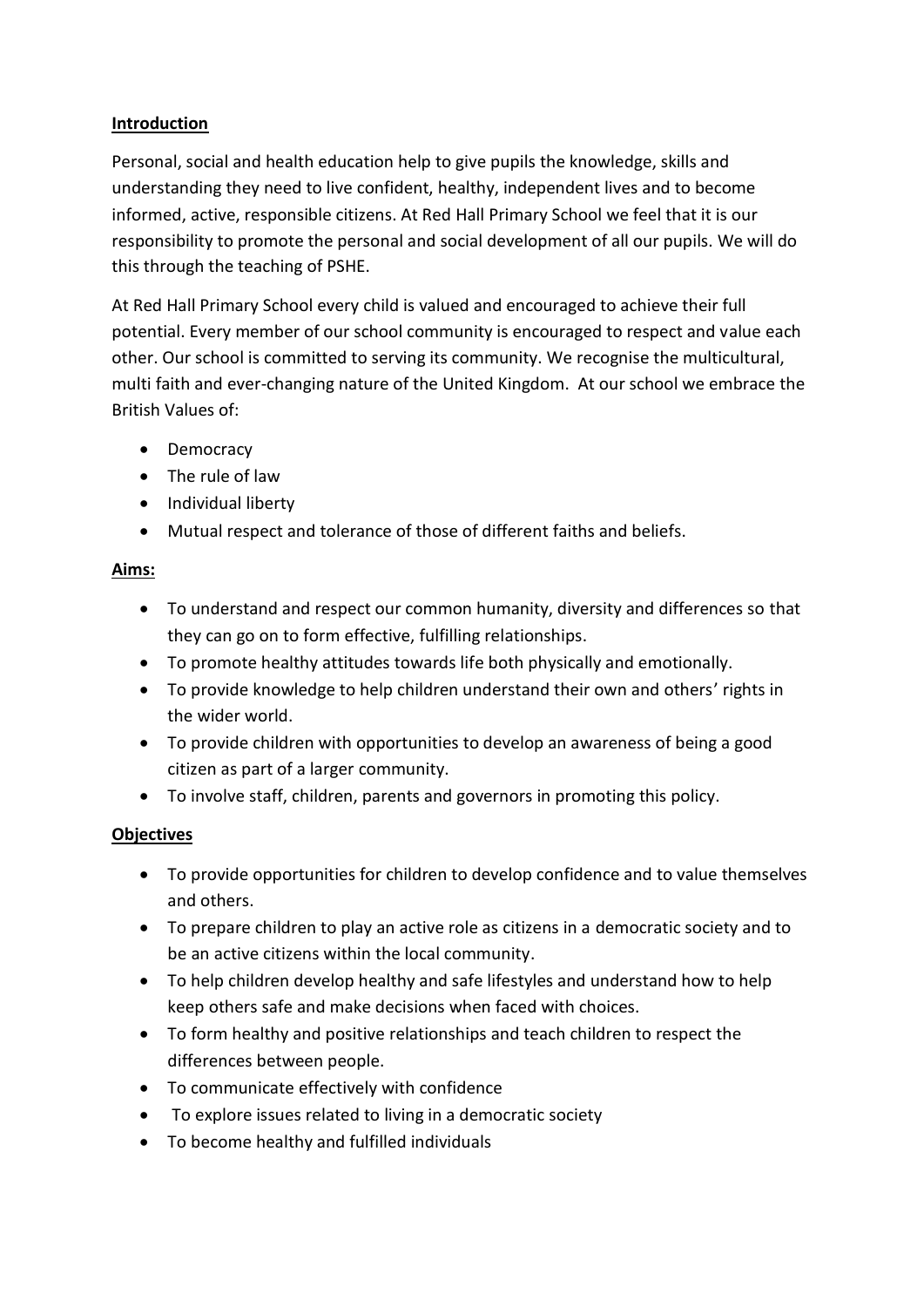Personal and Social Education is taking place all the time in school. It is reflected in the ethos of the school, the nature of relationships with, and between staff, the displays in school and the outside environment of the school.

PSHE is also taught in the following ways:

- In the classroom as a discrete subject
- In the classroom as part of the broader curriculum
- In assemblies
- On school visits
- By visitors to school
- Through curriculum enrichment. For example, raising money for charity

#### **Teaching and Learning**

Class teachers are responsible for the teaching of PSHE throughout the school using discrete lessons and other curriculum links when appropriate.

In planning the PSHE curriculum, teachers at Red Hall Primary School create:

- A classroom climate that encourages a high level of interest for all children
- Opportunities for personal growth outside the classroom through responsibility, extra-curricular activities and educational visits
- Opportunities for personal, social, health development through individual and group work, discussion and role-play
- Involvement in a range of problem solving activities
- positive self-assessment

At Red Hall we believe that establishing a safe, open and positive learning environment based on trusting relationships between all members of the class, adults and children alike, is vital to successful and effective teaching and learning within this subject.

Each class will establish ground rules based on the following:

- We take turns to speak
- We use kind and positive words
- We listen to each other
- We have the right to pass

#### **Teaching and Learning across the Curriculum**

PSHE will be taught weekly in discrete lessons. PSHE can be taught across the curriculum through a variety of subjects. The following curricular links show where some of the PSHE objectives can be taught:

• Science – drugs (including medicines), sex, health, safety and the environment.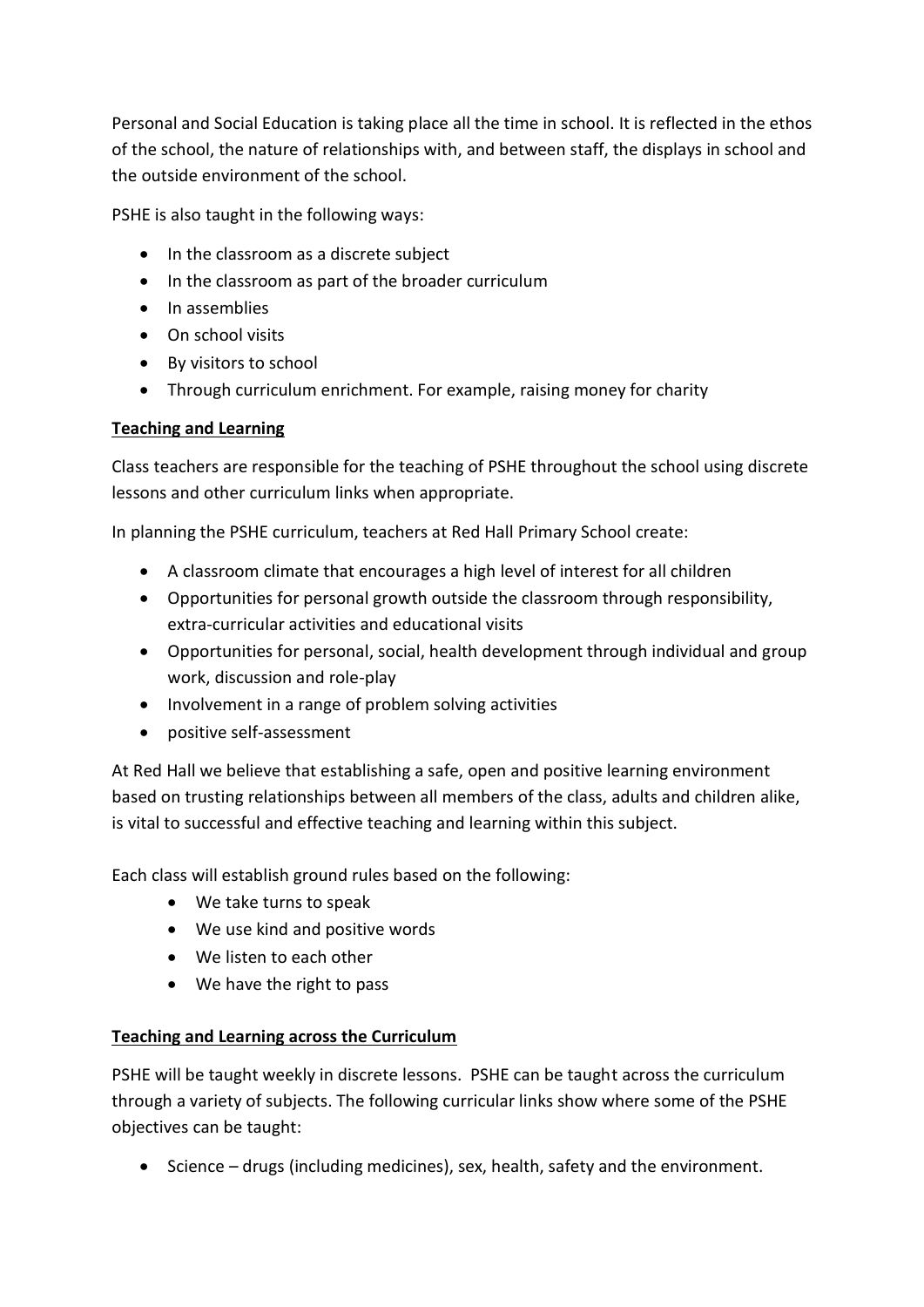- Religious Education religious and moral beliefs, values and practices that underpin and influence personal and social issues and relationships.
- Physical Education teaching and learning about health and safety, development of personal and social skills through team and individual activities, promotion of healthy lifestyles and the importance of exercise.
- Geography topical issues concerning the environment, study of own locality and the wider world, including less economically developed countries.
- ICT communicating with others and online safety.

### **Parental and Community Involvement**

Parents are invited to join in events in school. Parents are regularly informed of events and developments on the website and school newsletter. Working with parents is a vital part of the whole school approach to PSHE. Parents are kept fully informed of the school's policy for sex and relationships education and we aim to keep parents and guardians involved in school life.

Red Hall Primary School values the contributions of the community and outside agencies to the personal, social and health development and citizenship of its children. Red Hall Primary School invites a wide range of representatives to talk to the children, including the School Nurse, Police, Fire Service, local religious and community based figures.

#### **Resources to Support the teaching of PSHE**

Pupils will have access to a range of resources including:

- visitors to school
- published materials
- computers

The school makes use of a variety of agencies and individuals as supporters for teachers to deliver the PSHE programme including:

- School Nurse
- Community Police Officer
- Road Safety Officers
- Fire Officers

PSHE is linked closely to other cross-curricular policies, which can be consulted for more information, including: